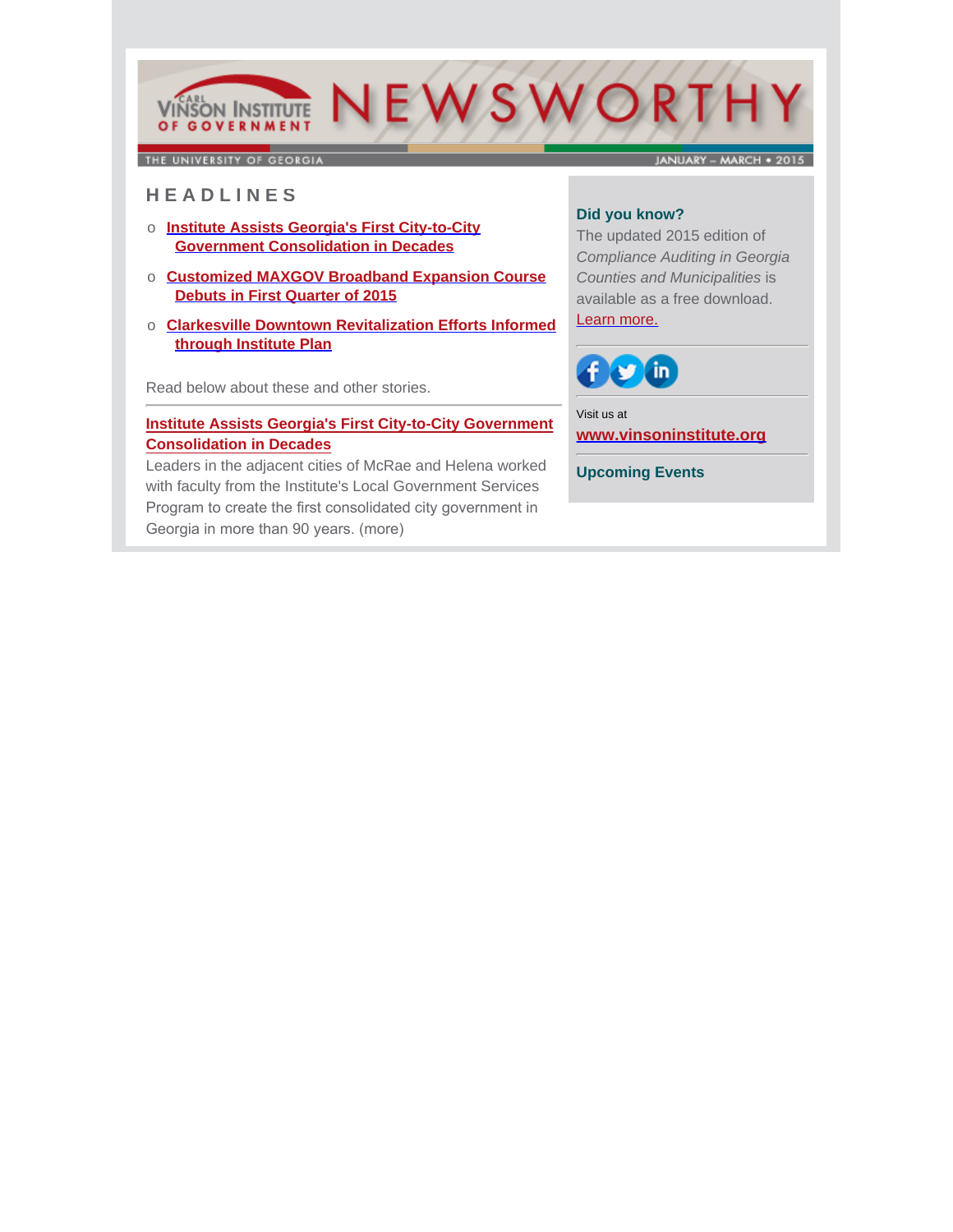## **Customized MAXGOV Broadband Expansion Course Debuts in First Quarter of 2015**

County and city leaders throughout Georgia are gaining new insight into how Internet tools can improve efficiency and heighten citizen engagement through the MAXGOV [broadband expansion course, which the Institute debuted this](http://www.cviog.uga.edu/news/spotlights/032015-maxgov.html) year. (more)

#### **Clarkesville Downtown Revitalization Efforts Informed through Institute Plan**

Leaders in the Northeast Georgia city of Clarkesville are implementing a downtown revitalization plan developed [through the Institute's Renaissance Strategic Visioning and](http://www.cviog.uga.edu/news/spotlights/031915-clarkesville.html) Planning (RSVP) collaboration with the Georgia Municipal Association. (more)

#### **Institute Provides Certification Courses for Georgia Clerks and Finance Officers**

Hundreds of local government leaders strengthened their professional skills at an educational conference the Institute [coordinated in partnership with the Georgia Municipal Clerks](http://www.cviog.uga.edu/news/spotlights/022415-conference.html) and Finance Officers Association and the Georgia County Clerks Association. (more)

### **Battlefield Park Master Plan Helps Boost Local Tourist Economy**

The Kettle Creek Battlefield Association is using an illustrated master plan prepared by the Institute this spring to help secure financial support to develop a Revolutionary War site. [Supporters expect the battlefield park will enhance the Wilkes](http://www.cviog.uga.edu/news/spotlights/020215-kcba.html) County tourist economy. (more)

## **Local Government Finance officers Gain Certification through Institute Training**

Nearly two dozen finance officers from counties, cities, and [local schools around Georgia recently attained Local Finance](http://www.cviog.uga.edu/news/spotlights/021315-certification.html) Officer Certification through the Institute's online and inperson continuing education courses. (more)

### **Shanghai Leaders Complete Long-Term Training Program Coordinated by Institute**

[Four Chinese government leaders gave presentations about](https://www.facebook.com/VinsonInstitute/photos/a.209089126785.140022.156388356785/10152529940476786/?type=1&theater) their experiences in the Institute's six-month Shanghai Executive Training Program, through which visiting scholars work with American government officials and attend UGA courses. (more)

ACCG Annual Conference: April 17–20

Development Authority Training: May 7–8 **GMA Annual Convention: June** 26–30

#### **Newsworthy Notable**



**[Jennifer Nelson](http://www.vinsoninstitute.org/newsworthy/story.php?id=389&issue=vol14no1&story=13)** Public Service Assistant

As part of the university's comprehensive statewide economic development outreach effort, Jennifer is coordinating the Institute's training programs serving development authority board members, economic development professionals, and elected officials. She also manages and develops training programs that strengthen governance and leadership skills, enhance planning and community engagement abilities, and expand financial management knowledge. She joined the Institute faculty in January after 16 years of service with the Georgia Department of Economic Development.

Our Partners in Training: